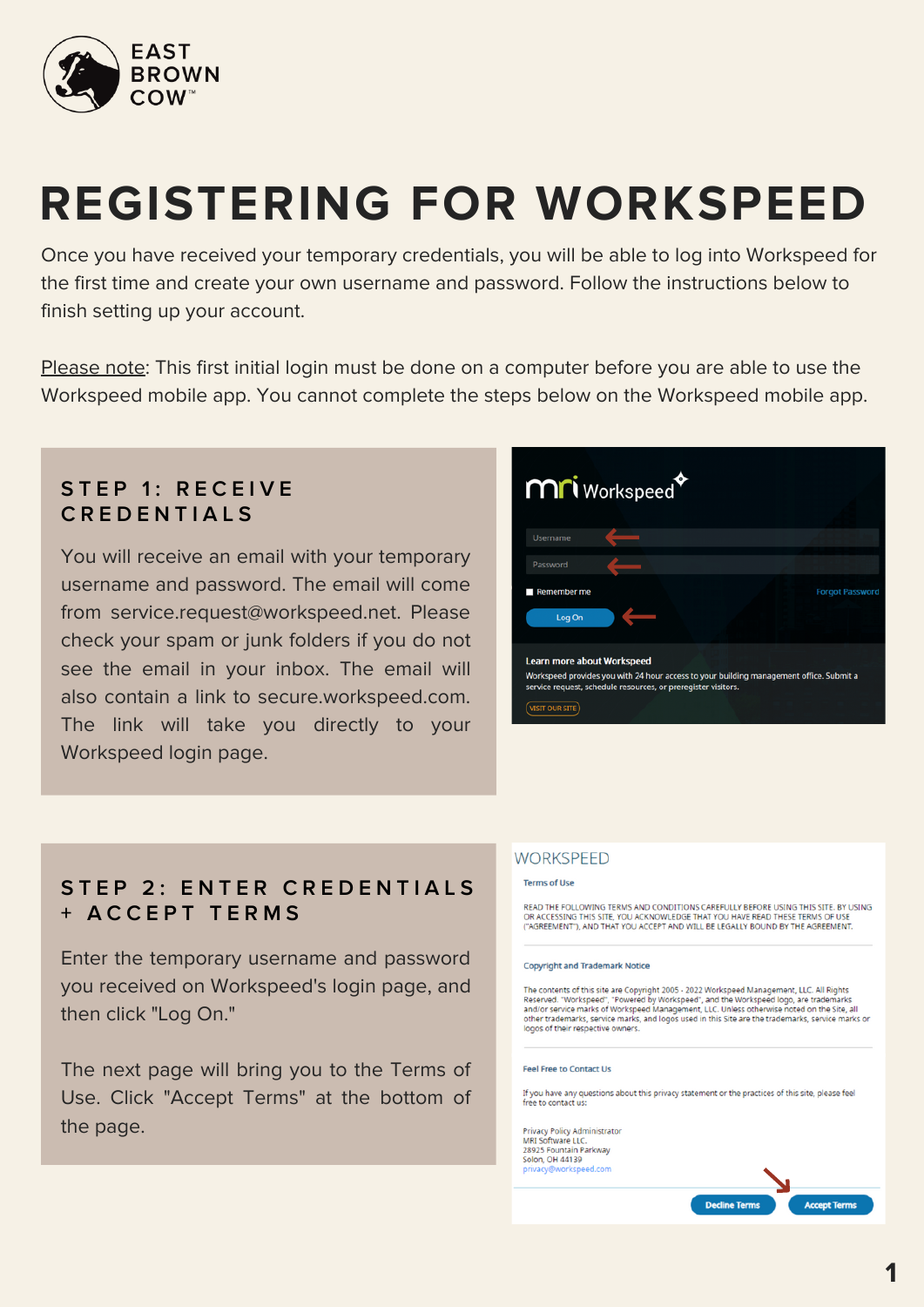

# **REGISTERING FOR WORKSPEED**

Once you have received your temporary credentials, you will be able to log into Workspeed for the first time and create your own username and password. Follow the instructions below to finish setting up your account.

Please note: This first initial login must be done on a computer before you are able to use the Workspeed mobile app. You cannot complete the steps below on the Workspeed mobile app.

### STEP 3: SET YOUR USERNAME + PASSWORD

The next page allows you to choose your own username and password to use going forward. The numbers of your temporary username will be in the username field. Remove the numbers from this field and enter in your new, chosen username. Then enter in the password you would like to use. Once done, click Submit.

This is now the username and password you will use to log into Workspeed on a computer and for the mobile application.

| Password Reset                                                                         | Password Reset                                                                         |
|----------------------------------------------------------------------------------------|----------------------------------------------------------------------------------------|
| For your security and convenience, please select your permanent Username and Password. | For your security and convenience, please select your permanent Username and Password. |
| 2340183016<br>New username:                                                            | JoeSmith\$<br>New username:                                                            |
| New password:                                                                          | New password:<br>                                                                      |
| Reenter password:                                                                      | Reenter password:<br>                                                                  |
| <b>Submit</b><br><b>Reset</b><br><b>Logout</b>                                         | <b>Submit</b><br><b>Reset</b><br><b>Logout</b>                                         |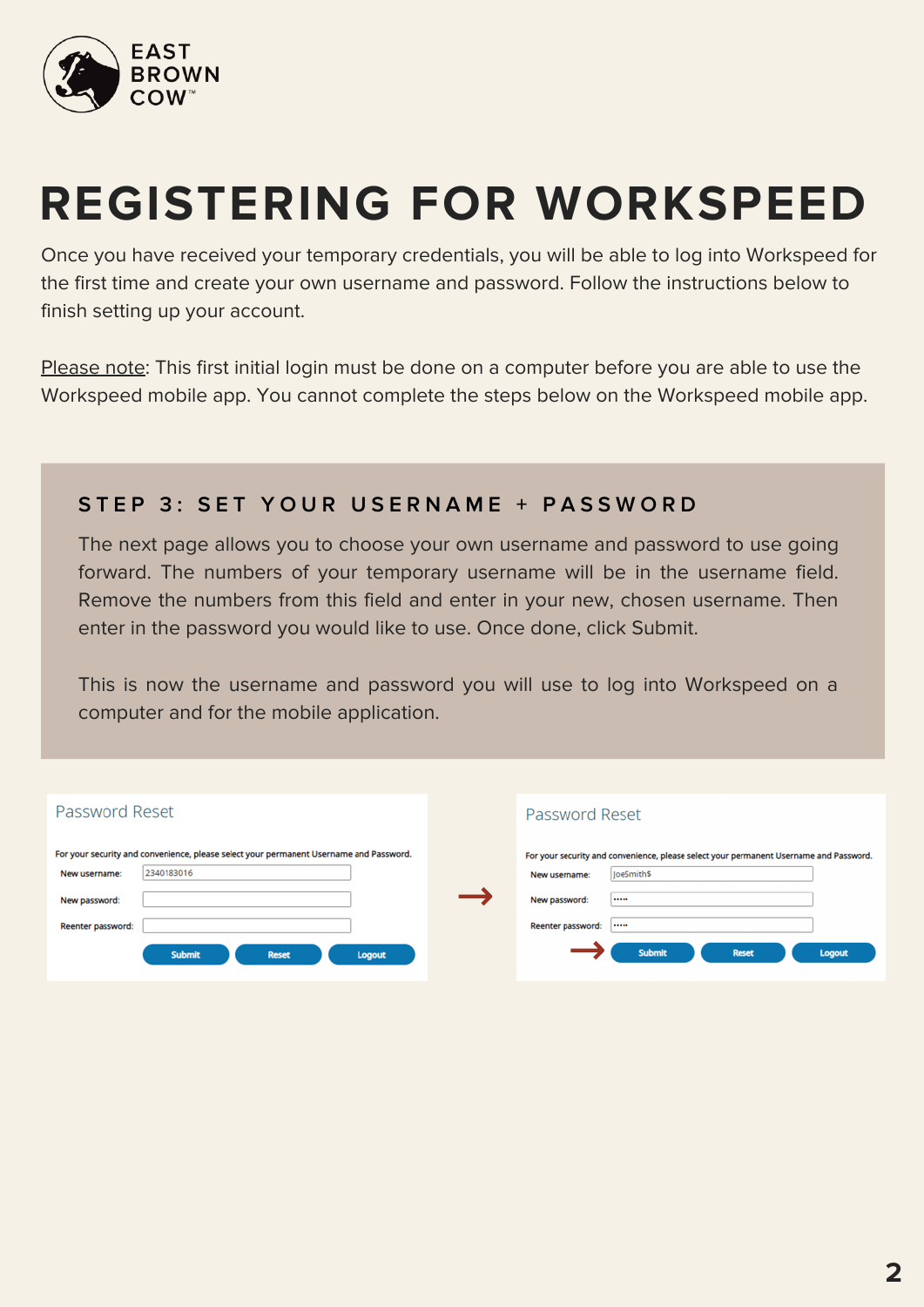

# **SUBMITTING REQUESTS THROUGH WORKSPEED**

Once you've finished setting up your account on WorkSpeed, you will then be able to create requests. Follow the instructions below to successfully submit a service request.

# **S T E P 1 : M E N U N A V I G A T I O N + S E L E C T I O N**

From the Main Menu, select "Create SR" from the Service Request section.

Then, select a service request category. Select the service request type that best fits your need.

| R | Home<br>MyTodos                                                                                                                                                                          |                                                                             |                                                                                                 |                                                                                                                                                                                                                                                                                                                  |
|---|------------------------------------------------------------------------------------------------------------------------------------------------------------------------------------------|-----------------------------------------------------------------------------|-------------------------------------------------------------------------------------------------|------------------------------------------------------------------------------------------------------------------------------------------------------------------------------------------------------------------------------------------------------------------------------------------------------------------|
| ⋒ | <b>Service Request</b><br>Create SR<br>All Requests                                                                                                                                      |                                                                             |                                                                                                 |                                                                                                                                                                                                                                                                                                                  |
| 最 | My Requests                                                                                                                                                                              |                                                                             |                                                                                                 |                                                                                                                                                                                                                                                                                                                  |
|   | Security<br><b>Report Security Issue</b>                                                                                                                                                 |                                                                             |                                                                                                 |                                                                                                                                                                                                                                                                                                                  |
| Ð | Ameni<br>Property<br><b>100 Commercial Street</b><br><b>Building 0</b><br><b>Tenant Co</b><br>Annou<br><b>CREATE SERVICE REQUEST</b><br>n<br>Links<br><b>Select Service Request Type</b> |                                                                             |                                                                                                 |                                                                                                                                                                                                                                                                                                                  |
|   |                                                                                                                                                                                          |                                                                             |                                                                                                 |                                                                                                                                                                                                                                                                                                                  |
|   | Docum<br>員<br>?<br>۰                                                                                                                                                                     | Repair<br>Temperature<br>Cleaning<br>Security<br><b>Additional Services</b> | Lighting<br>Plumbing<br><b>Electrical-Power</b><br>Equipment<br>Elevator<br>Maintenance<br>Leak | → Repair or replacement of lighting fixtures<br>→ Repair of plumbing or plumbing fixtures<br>→ Repair or adjustments of electrical parts<br>-Install or repair of building equipment<br>-Repair elevator or elevator equipment<br>→ General repair and maintenance requests<br>→ Report non-emergency water leak |
|   |                                                                                                                                                                                          |                                                                             |                                                                                                 |                                                                                                                                                                                                                                                                                                                  |

# **S T E P 2 : E N T E R A D E S C R I P T I O N O F T H E R E Q U E S T**

Once a request type is chosen, fill out a brief description of the issue and the location. Towards the bottom of the page, click "Continue."

### **CREATE SERVICE REQUEST**

| * Brief Description:      | Service Description: Plumbing - Request<br>test |                   |                                         |
|---------------------------|-------------------------------------------------|-------------------|-----------------------------------------|
| Division:                 |                                                 |                   |                                         |
|                           | Select Division Y                               |                   | Bldg / Block:   100 Commercial Street v |
| Cost Center ID:           |                                                 | Floor:            | 3                                       |
|                           |                                                 | Suite /<br>Space: | 306                                     |
| <b>Location Details:</b>  |                                                 |                   |                                         |
| Ask For Upon<br>Arrival:  |                                                 |                   |                                         |
| ▼Related Documents:       |                                                 |                   |                                         |
| <b>Add More Documents</b> |                                                 |                   |                                         |
|                           |                                                 |                   | <b>Continue</b><br><b>Back</b>          |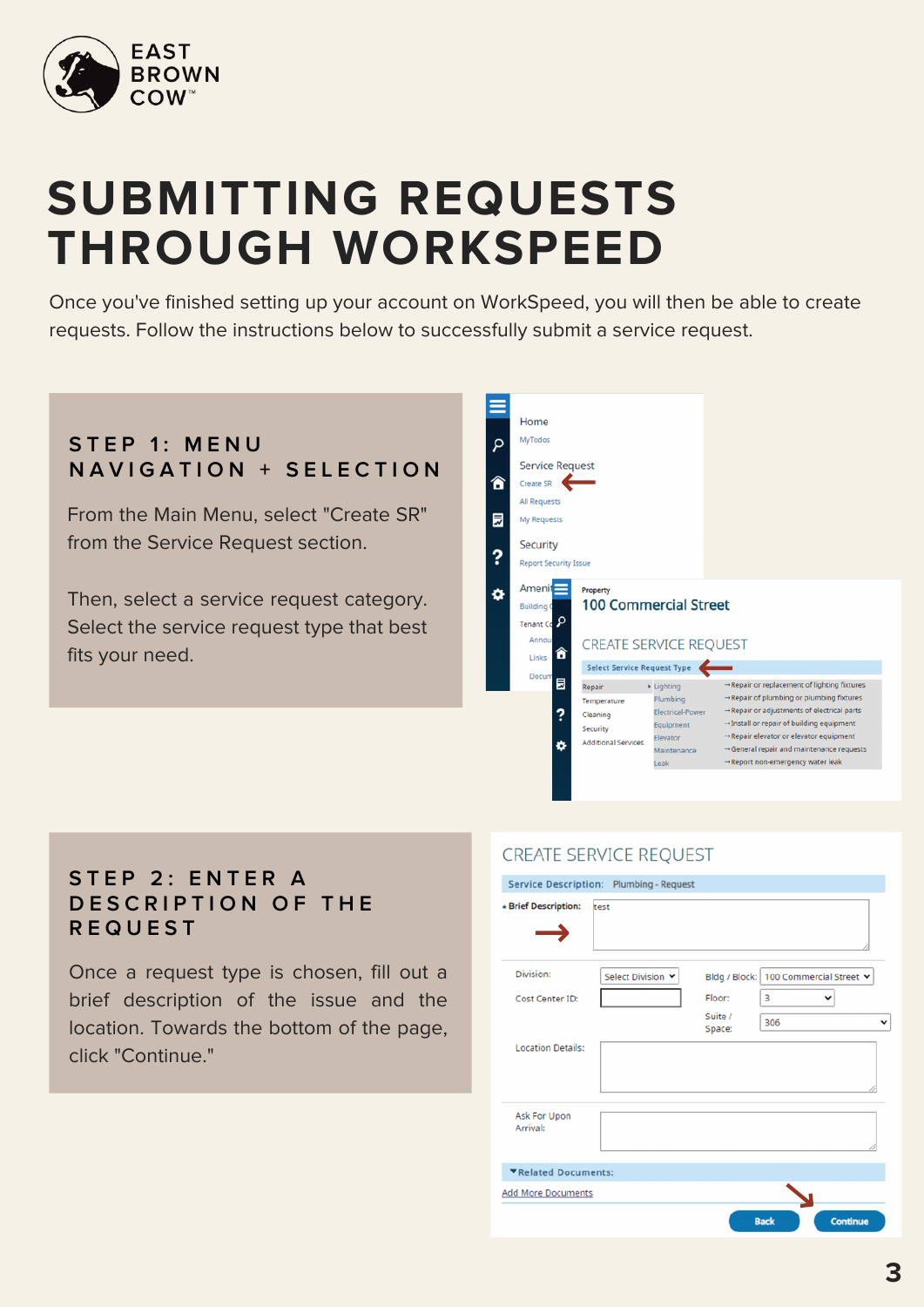

# **SUBMITTING REQUESTS THROUGH WORKSPEED**

Once you've finished setting up your account on WorkSpeed, you will then be able to create requests. Follow the instructions below to successfully submit a service request.

### **S T E P 3 : A D J U S T L O C A T I O N O R A D D S U P P O R T I N G D O C U M E N T S ( O P T I O N A L )**

The service location will default to your organization's location. You can adjust as needed by selecting from the available options in the drop-down menus. You can enter additional details in "Location Details" or add a contact in "Upon Arrival Ask For" (optional). Provide supporting documentation by clicking "Add More Documents" in the Related Documents section (optional).

### **S T E P 4 : R E V I E W + S U B M I T**

Click "Continue" to confirm the information. Review the information, then select one of the following:

- Click "Submit" to submit the request. You will then see a "Please Wait" message blinking in the Status area while the request is generated. You will then receive a message that says "New – Confirmed ID #." This is the Service Request Identification number (SR ID#) that you can now use to check the status of a request.
- Click the "Edit Section" link to edit any request details.
- Click "Cancel Request" to cancel and return to the "Select Type" page.

| * Brief Description:            | test              |                   |                                         |  |
|---------------------------------|-------------------|-------------------|-----------------------------------------|--|
| Division:                       | Select Division Y |                   | Bldg / Block:   100 Commercial Street v |  |
| Cost Center ID:                 |                   | Floor:            | 3<br>$\check{ }$                        |  |
|                                 |                   | Suite /<br>Space: | 306                                     |  |
| <b>Location Details:</b>        |                   |                   |                                         |  |
|                                 |                   |                   |                                         |  |
| <b>Ask For Upon</b><br>Arrival: |                   |                   |                                         |  |
| ▼Related Documents:             |                   |                   |                                         |  |

### **CREATE SERVICE REQUEST**

| ▼Service Description:     | <b>Plumbing - Request</b>                                       | <b>Edit Section</b>                    |
|---------------------------|-----------------------------------------------------------------|----------------------------------------|
| Status:                   | <b>Not Yet Submitted</b>                                        |                                        |
| Request For:              | East Brown Cow Management, Inc.                                 |                                        |
| Division:                 |                                                                 |                                        |
| <b>Cost Center ID:</b>    |                                                                 |                                        |
| Location:                 | Bldg / Block: 100 Commercial Street Floor: 3 Suite / Space: 306 |                                        |
| <b>Location Details:</b>  |                                                                 |                                        |
| <b>Brief Description:</b> | test2                                                           |                                        |
| Ask For Upon Arrival:     |                                                                 |                                        |
| ▼Related Documents:       |                                                                 |                                        |
| Title :                   |                                                                 | <b>Choose File</b>                     |
| <b>Add More Documents</b> |                                                                 |                                        |
|                           |                                                                 | <b>Delete Selected</b>                 |
|                           |                                                                 |                                        |
|                           |                                                                 | <b>Cancel Request</b><br><b>Submit</b> |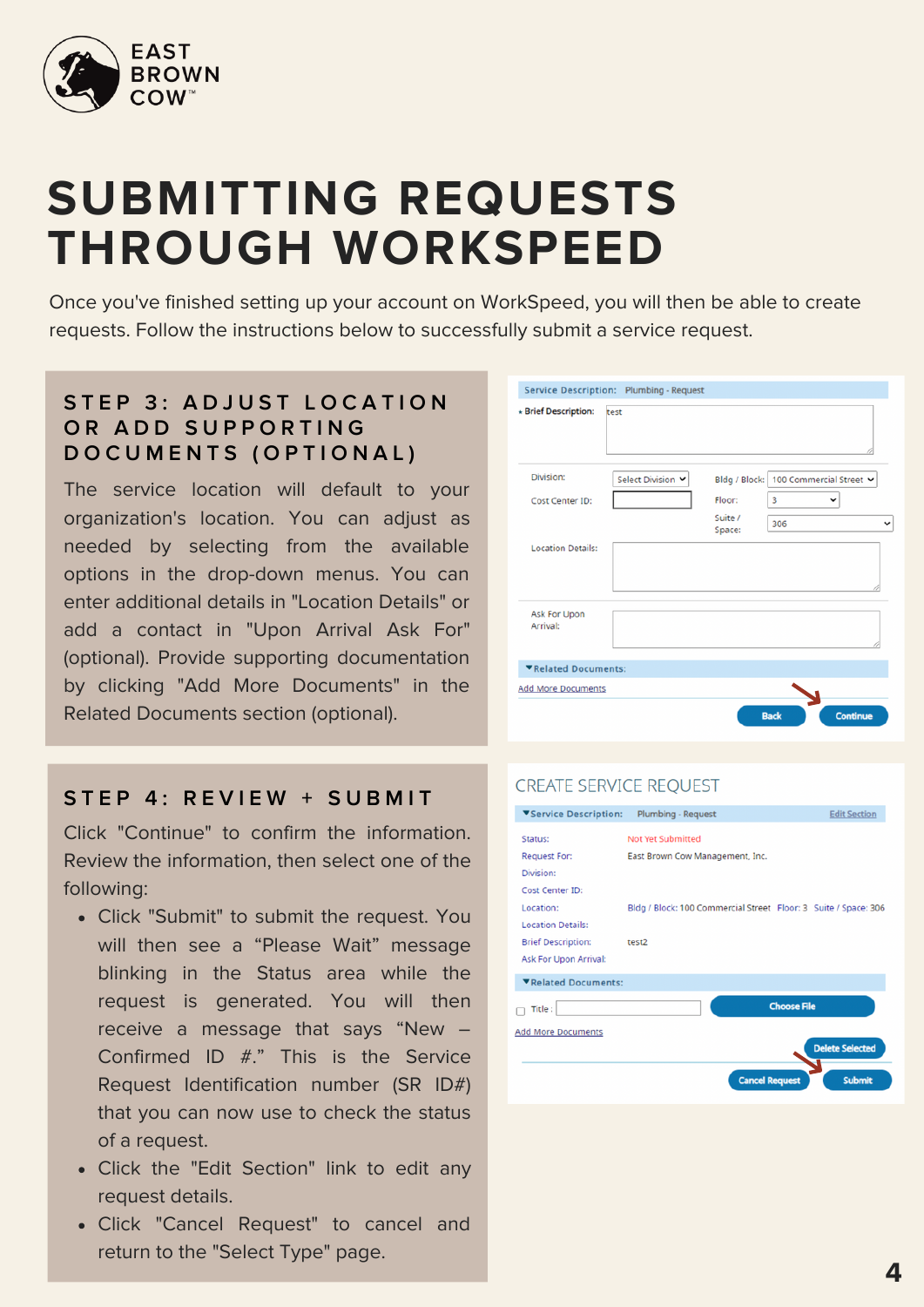

# **SUBMITTING REQUESTS THROUGH WORKSPEED (MOBILE)**

Once you've finished setting up your account on WorkSpeed, you will then be able to create requests. Follow the instructions below to successfully submit a service request through the Workspeed mobile app.

# **S T E P 1 : L O G I N T O T H E M O B I L E A P P**

On your device, select the "Workspeed" mobile app and log in using your chosen username and password.

| Log On                     |  |
|----------------------------|--|
| mri Workspeed <sup>+</sup> |  |
| <b>Username</b>            |  |
| nlamy                      |  |
| Password                   |  |
|                            |  |
| Log On                     |  |
| On<br>Remember Me:         |  |
| <b>Trouble Logging In?</b> |  |
|                            |  |
|                            |  |

### **S T E P 2 : S E L E C T A S E R V I C E C A T E G O R Y + T Y P E**

Upon logging in, you will be prompted to select a service request category first. Then, you can select a service request type that best fits your need.



|                         | <b>100 Commercial Street</b> |   |
|-------------------------|------------------------------|---|
| Lighting                |                              | ๏ |
| Plumbing                |                              | ๏ |
| <b>Electrical-Power</b> |                              | Ø |
| Equipment               |                              | Ø |
| Elevator                |                              | ๏ |
| Maintenance             |                              | ဓ |
| $1 - 1$                 |                              | ົ |